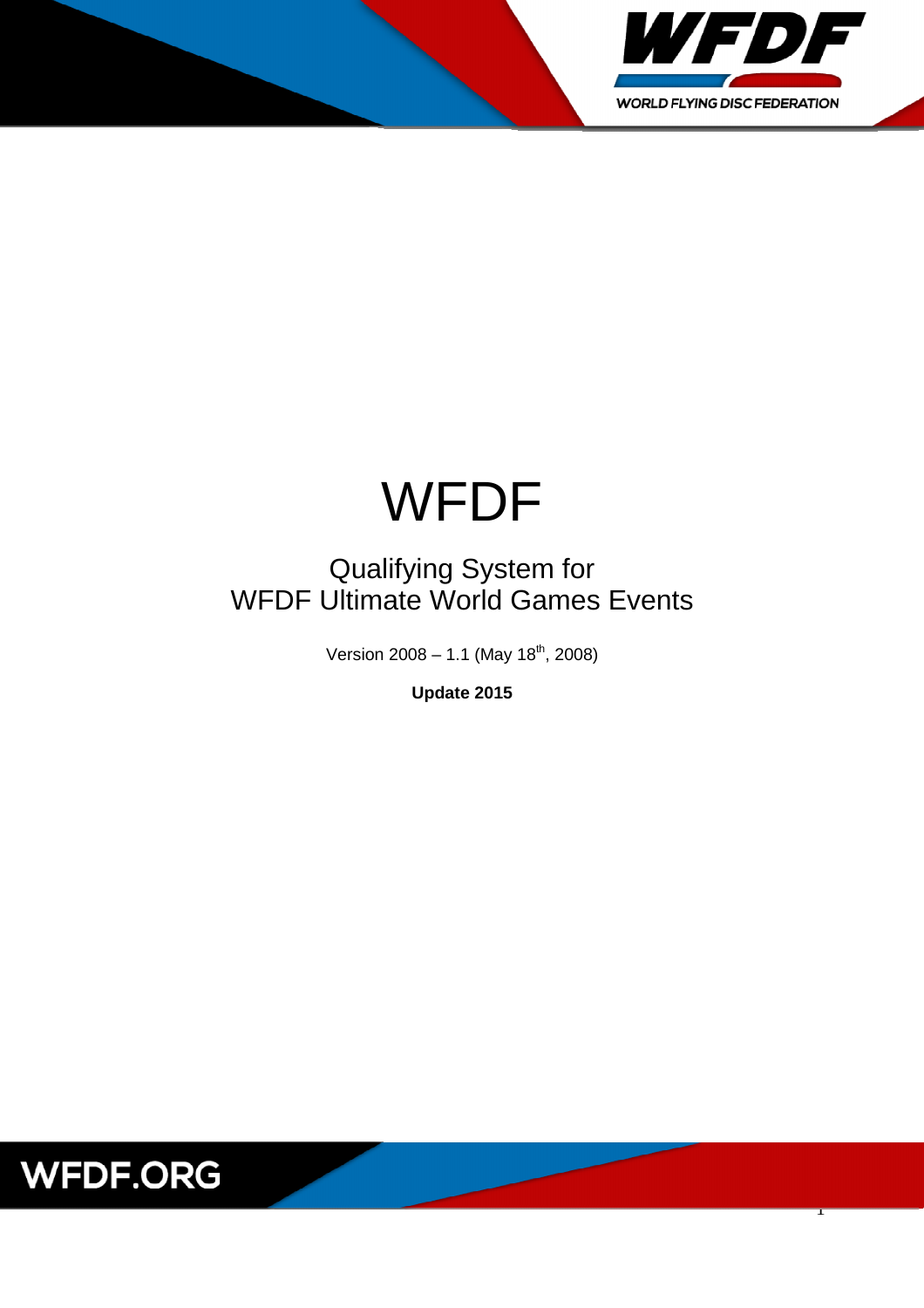

## **Table of Contents**

| 1. |                                       | $\overline{2}$           |
|----|---------------------------------------|--------------------------|
| 2. |                                       |                          |
| 3. |                                       | $\overline{\phantom{a}}$ |
|    |                                       |                          |
|    |                                       |                          |
|    |                                       | $\overline{3}$           |
| 5. |                                       |                          |
| 6. | Participation of host country in 2017 |                          |

#### **1. WFDF**

WFDF is the contact and member organization for the International World Games Association (IWGA) with respect to Flying Disc Ultimate, a competition sport in the sports program of the World Games.

#### **2. Qualifying Event**

The qualifying event for World Games will be the most recent Ultimate World Championship event which was held at least 8 months prior to the World Games.

#### **3. Divisions**

The following divisions will primarily be used to determine which countries qualify for World Games:

- Men's
- Women's
- Mixed

In the event of a tie, the tiebreaker will be the finishing position of the team in the Mixed Division.

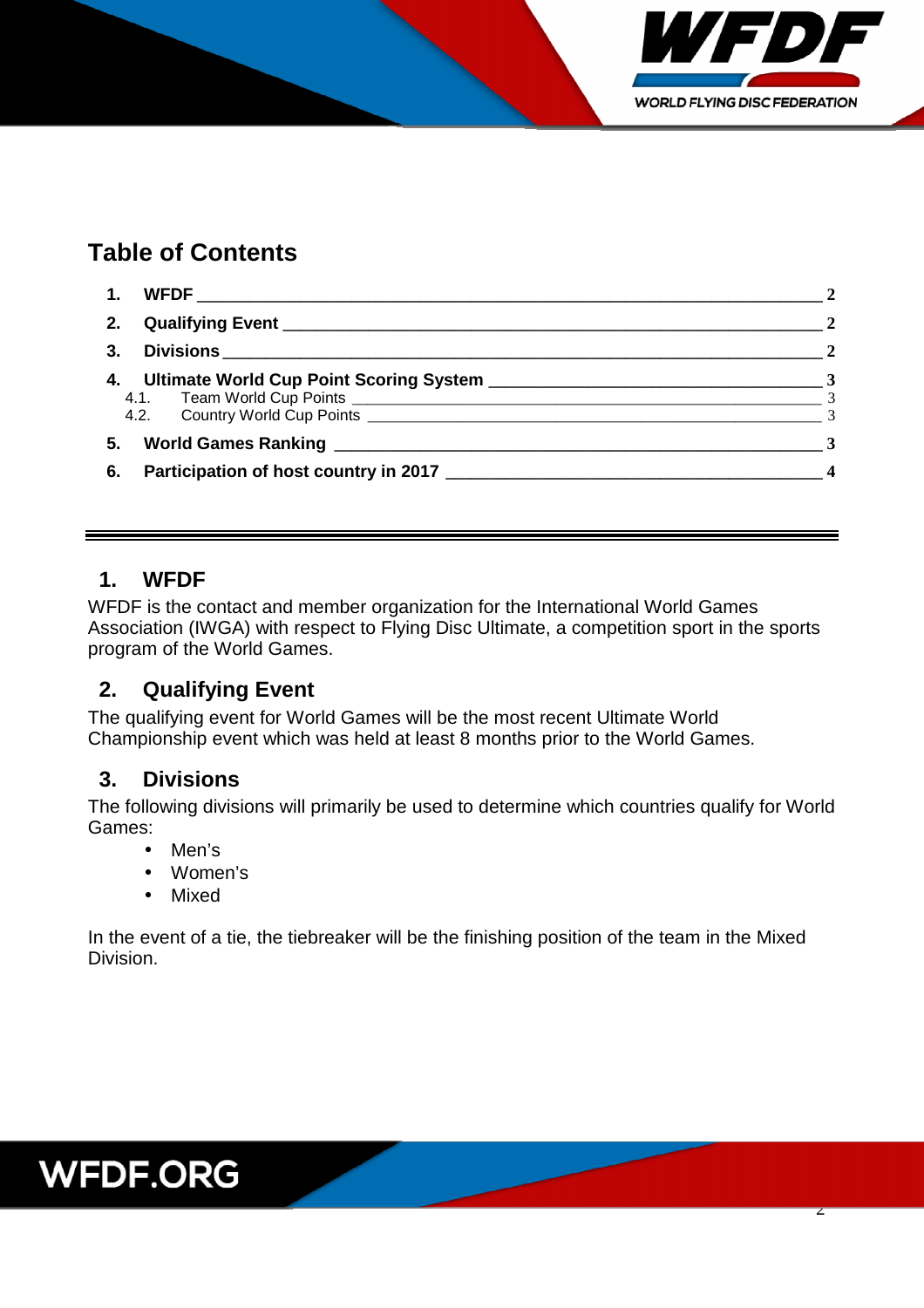

## **4. Ultimate World Cup Point Scoring System**

#### **4.1. Team World Cup Points**

In each division a country will score points according to the following system:

Place = Final Placing of Team

Points = World Cup Points awarded

Diff = Difference to final placing above

| <b>Place</b>   | <b>Points</b> | Diff. | <b>Place</b> | <b>Points</b> | Diff. | <b>Place</b> | <b>Points</b> | Diff. | <b>Place</b> | <b>Points</b> | Diff. |
|----------------|---------------|-------|--------------|---------------|-------|--------------|---------------|-------|--------------|---------------|-------|
|                | 100           |       | 16           | 69            | 1     | 31           | 54            | 1     | 46           | 39            |       |
| $\overline{2}$ | 95            | 5     | 17           | 68            | 1     | 32           | 53            | 1     | 47           | 38            |       |
| 3              | 91            | 4     | 18           | 67            | 1     | 33           | 52            | 1     | 48           | 37            |       |
| 4              | 87            | 4     | 19           | 66            | 1     | 34           | 51            | 1     | 49           | 36            |       |
| 5              | 84            | 3     | 20           | 65            | 1     | 35           | 50            | 1     | 50           | 35            |       |
| 6              | 81            | 3     | 21           | 64            | 1     | 36           | 49            | 1     | 51           | 34            |       |
| 7              | 79            | 2     | 22           | 63            | 1     | 37           | 48            | 1     | 52           | 33            |       |
| 8              | 77            | 2     | 23           | 62            | 1     | 38           | 47            | 1     | 53           | 32            |       |
| 9              | 76            | 1     | 24           | 61            | 1     | 39           | 46            | 1     | 54           | 31            |       |
| 10             | 75            | 1     | 25           | 60            | 1     | 40           | 45            | 1     | 55           | 30            |       |
| 11             | 74            | 1     | 26           | 59            | 1     | 41           | 44            | 1     | 56           | 29            |       |
| 12             | 73            | 1     | 27           | 58            | 1     | 42           | 43            | 1     | 57           | 28            |       |
| 13             | 72            | 1     | 28           | 57            | 1     | 43           | 42            | 1     | 58           | 27            |       |
| 14             | 71            | 1     | 29           | 56            | 1     | 44           | 41            | 1     | 59           | 26            |       |
| 15             | 70            | 1     | 30           | 55            | 1     | 45           | 40            | 1     | 60           | 25            |       |

#### **4.2. Country World Cup Points**

For World Games Qualifiers a country scores the total of points which are scored in the relevant divisions. A country which is not represented in a division will, for this division, score one point less than the country which finished last.

### **5. World Games Ranking**

The teams will be ranked according to the following criteria. This criteria is applied in the order it is listed below. In the case of a tie, the next criterion is applied to the tied countries only. This is repeated until the tie has been resolved. Countries will be allocated bids in the World Games in the order determined by this ranking.

- Number of World Cup Points scored (Higher ranking for greater amount of points)
- Number of World Cup Points scored in all divisions (Higher ranking for greater amount of points)
- Final place of the team in the Mixed division (Higher ranking for higher finish)